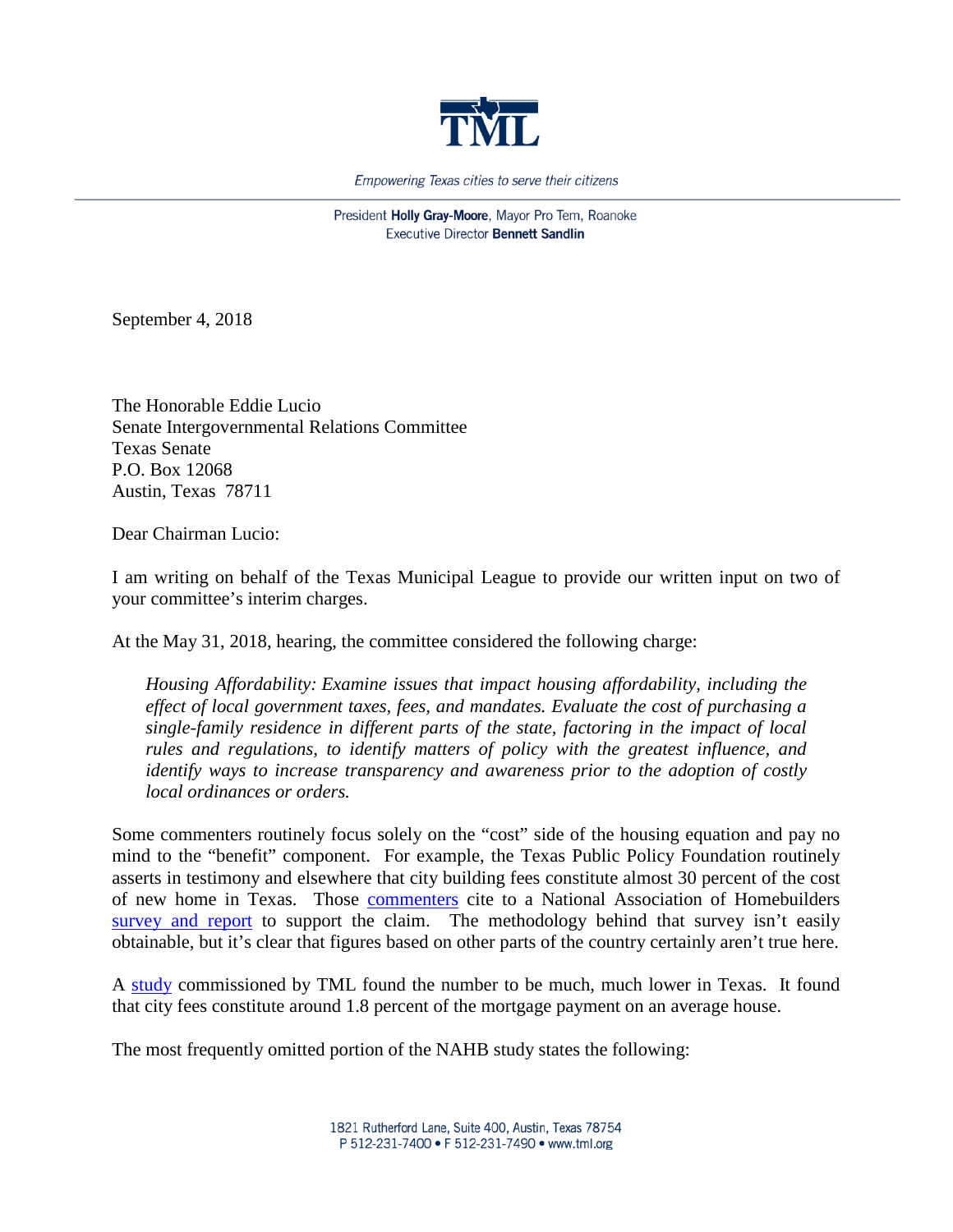The discussion in this article is confined to regulatory costs. No attempt is made to estimate possible benefits resulting from a particular regulation, or category of regulations, or to argue that costs associated with particular regulations are (or are not) justified. Governments usually have justifications for the regulations they impose, and the justifications are sometimes contentious, but these contentions are better left for elsewhere. The issue of regulatory costs embodied in the price of a house is by itself complex and substantial enough for a separate article devoted to the topic.

The League frequently refers to the above as the "reciprocity of advantage" provided by thoughtful regulations. Reviewing fees without the context of why they are charged leaves little in the way of beneficial analysis. Traditional, cost-benefit analyses may or may not make sense in the context of a building code. Some codes, like energy codes, lend themselves to this type of analysis. For example, how much does more energy efficiency save in utility costs over time and is that worth the price? But other codes are largely life-safety based. In other words, just because it costs more to build a fence around a pool, should that extra safety measure be prohibited solely because of the extra cost? What if it saves the life of a child?

The same goes for the notion that building codes somehow limit affordable housing stock. What price can one put on a properly-constructed home? The building code of 4,000 years ago was simple but brutal. According to an ancient *Hammurabi* code: "If a builder builds a house and does not make its construction firm, and the house collapses and causes the death of the owner, that builder shall be put to death." Today's common-sense building code standards ensure that homes are safe. We no longer execute substandard builders, but that's because they are bound to local codes that reflect the will of citizens and protects life-safety and property values. Additional, state-mandated bureaucracy added to the already transparent building code process isn't needed. If numbers are the only reason that homes are built, the national homebuilder profit percentage of [10.7 percent](https://www.nahbclassic.org/generic.aspx?sectionID=734&genericContentID=260013) would seem to show that things are moving along well.

One other topic was raised by the TPPF witness: Regulatory takings. He suggested that cities should be subjected to a state law known as the Texas Private Real Property Rights Preservation Act (Act).

The Act, first adopted in 1995, requires the state and certain political subdivisions (excluding cities) consider whether a proposed regulation might be a "taking" of private real property. It is designed to protect rural property owners from unnecessary governmental actions. The Act defines a "taking" as an action that would reduce the value of property by more than 25 percent. That definition is drastically different from both the Texas and United States Supreme Courts' definition of a "taking" as applied to cities. Those courts apply a more reasonably balancing test to weigh regulatory benefits between the public and property owner.

Put simply, the Act is known as a "pay or waive" law. That means that a city would have three choices when presented with a claim from a landowner: (1) pay the alleged damages; (2) waive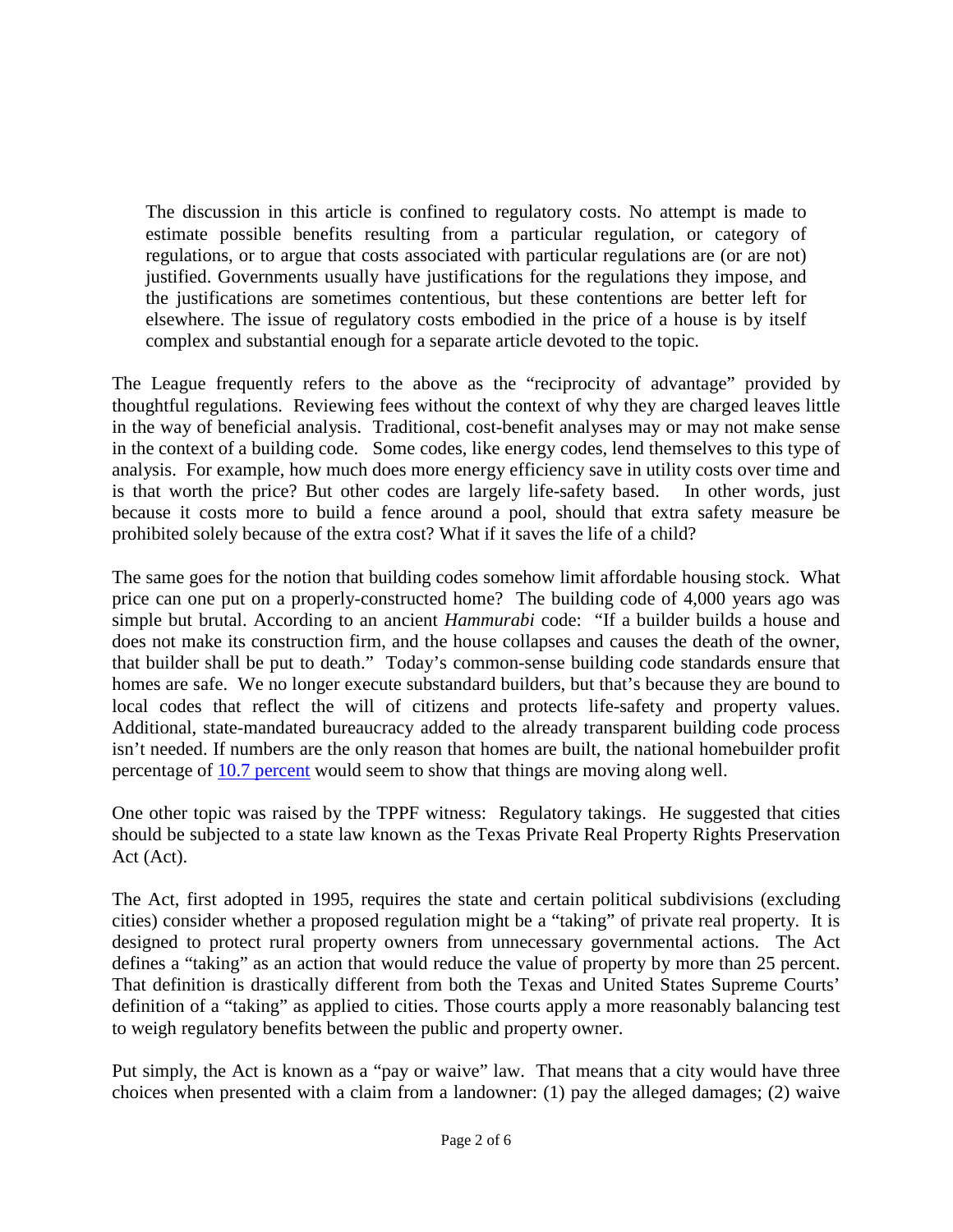the regulations; or (3) litigate the claim. Disastrous experiments in other states with similar laws have shown that cities can't afford to litigate or pay the sometimes bogus claims, and thus waive their regulations.

Cities are exempt from the law as a matter of sound public policy. People move to cities with the expectation that their property will be protected for the good of the city as a whole. Because of that expectation, cities regulate private real property in many ways, such as by zoning and platting; by regulating nuisances, sexually oriented businesses, setbacks, and landscaping requirements; and by adopting building codes.

As the Texas Supreme Court has [stated:](https://law.justia.com/cases/texas/supreme-court/2004/2000354.html)

The takings clause…does not charge the government with guaranteeing the profitability of every piece of land subject to its authority. Purchasing and developing real estate carries with it certain financial risks, and it is not the government's duty to underwrite this risk.

Subjecting cities to the Act would strike at the very reason cities are incorporated in the first place: *To protect the property values and the health and safety of those living in close proximity to one another*.

The League stands ready to assist the committee with housing affordability.

At its August 14, 2018, hearing, the committee heard testimony on the following charge:

*ETJ Limitations and Notice: Review the existing regulatory authority granted to homerule municipalities within the extraterritorial jurisdiction (ETJ), including practices used by cities to expand ETJ boundaries, and whether proper notification is provided to property owners added to a city's ETJ following an annexation proceeding. Determine the limitations that need to be placed on a city's authority within the ETJ to better protect the private property rights of individuals and landowners, and ways to notify individuals of the impact of being within a city's ETJ. Develop a statewide rule and minimum requirements for such notifications.*

Invited witnesses included city officials, League staff, the Dallas Association of Homebuilders, and others. While the charge appears to speak to city regulations in the ETJ, the hearing actually focused on annexation authority. Representatives from the Cities of Pflugerville and Pearland spoke to the negative effects they are already facing in the wake of S.B. 6, last session's annexation curtailment bill. Those cities were aggressively planning for utilities and other services in anticipation of annexing. Now that they've lost the power, they (and so many other cities) must rethink those plans.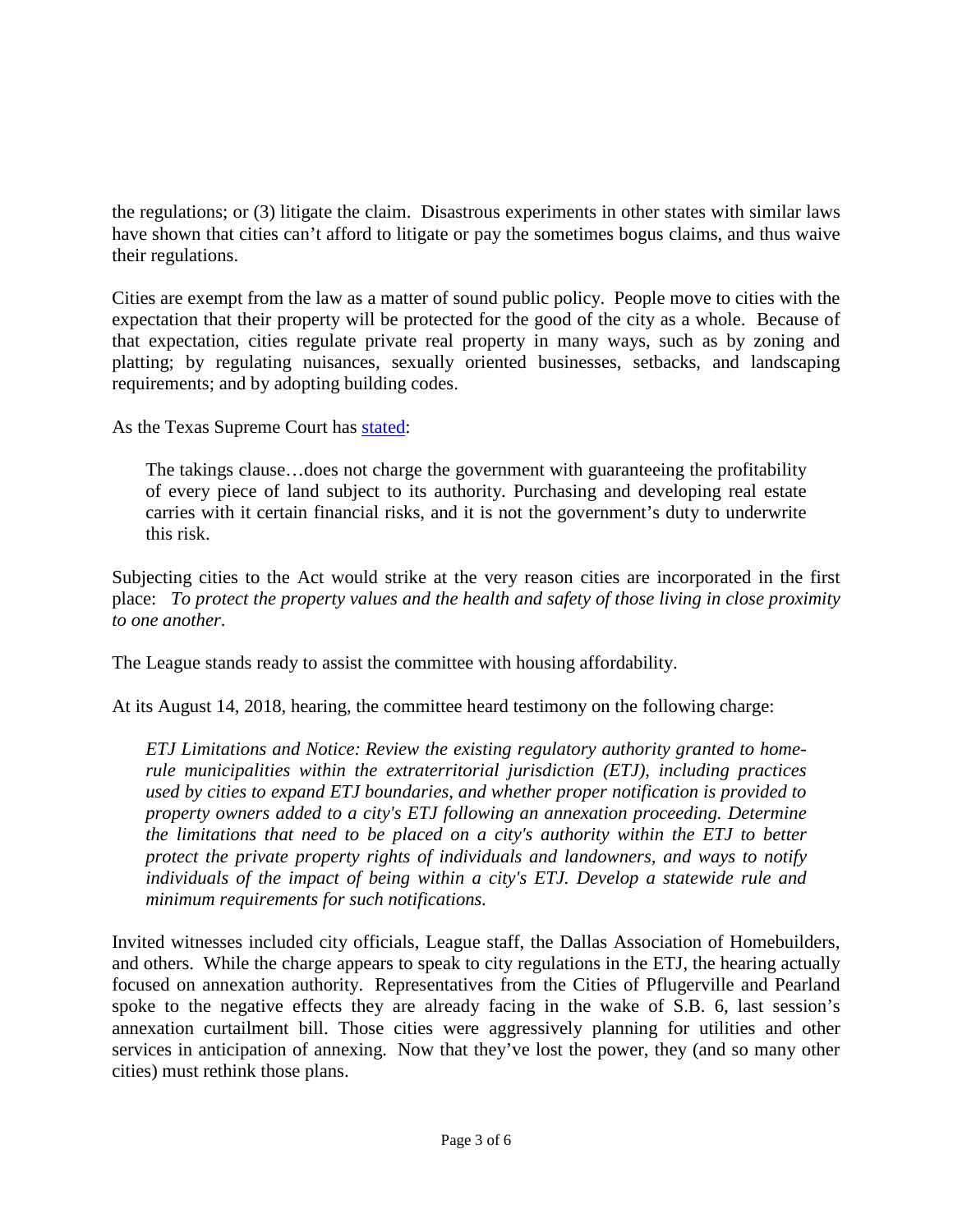Victor Gonzales, the mayor of Pflugerville, spoke to the efforts that his city has made to plan for the literally hundreds of thousands of people that will eventually move to the city and its ETJ. Senator Huffines then accused him of "getting the city into a trap" by planning for future growth: "This isn't a trap that you're in, this is a trap that you want to be in." Cities (rather than counties, special districts, or the state) are the only thing – in the face of exponential population growth – standing between a livable quality of life or bedlam. Planning for what is sure to come isn't a "trap."

If cities stop doing it, the results will be detrimental to every aspect of Texans' lives. The most important aspect is the economy. Companies want to come here because the infrastructure and services to sustain them are within cities. Without city planning and services, those just won't exist.

That premise is also supported by the testimony of Darrin Coker, the city attorney of Pearland. Pearland provided essentially free fire service to ETJ residents. It did so in anticipation of those residents eventually becoming part of the city and sharing in the costs. Now that the citizens aren't being annexed, the city has stopped that free service. The ETJ residents may now have to create an emergency services district to get the service, at the cost of a new layer of government and more taxes.

In addition to the testimony of the two home rule cities, Mayor Balis Dailey and Councilmember Klint Dailey from the City of Grapeland, a general law city that doesn't currently have the authority to annex without consent, testified. They spoke to, among other things, needing the power to regulate the areas just outside of their city to prevent water well contamination and to ensure that businesses that drive their big rigs through the city share in their infrastructure costs. The city witnesses were clear in explaining the harm that curtailing annexation authority is causing and will continue to cause.

Rather than focus on how to maintain the state's economy and quality of life, the Dallas Association of Homebuilders and TPPF witnesses spoke to an issue that has already been decided: The enforcement of building codes in a city's extraterritorial jurisdiction. Several cities believed in good faith that they were authorized to do so, but the courts have stated that, except in some limited circumstances, the authority doesn't exist. The League reported on these cases as they were decided:

- [https://www.tml.org/legis\\_updates/building-permits-in-the-etj-part-iv-no-home-rule](https://www.tml.org/legis_updates/building-permits-in-the-etj-part-iv-no-home-rule-authority)[authority](https://www.tml.org/legis_updates/building-permits-in-the-etj-part-iv-no-home-rule-authority)
- [https://www.tml.org/legis\\_updates/building-permits-in-the-etj-part-iii-home-rule](https://www.tml.org/legis_updates/building-permits-in-the-etj-part-iii-home-rule-authority)[authority](https://www.tml.org/legis_updates/building-permits-in-the-etj-part-iii-home-rule-authority)
- [https://www.tml.org/legis\\_updates/building-permits-in-the-etj-part-ii-home-rule-authority](https://www.tml.org/legis_updates/building-permits-in-the-etj-part-ii-home-rule-authority)
- [https://www.tml.org/legis\\_updates/texas-supreme-court-no-building-permits-in-the-etj](https://www.tml.org/legis_updates/texas-supreme-court-no-building-permits-in-the-etj)
- [https://www.tml.org/legis\\_updates/home-rule-cities-building-permits-in-the-etj](https://www.tml.org/legis_updates/home-rule-cities-building-permits-in-the-etj)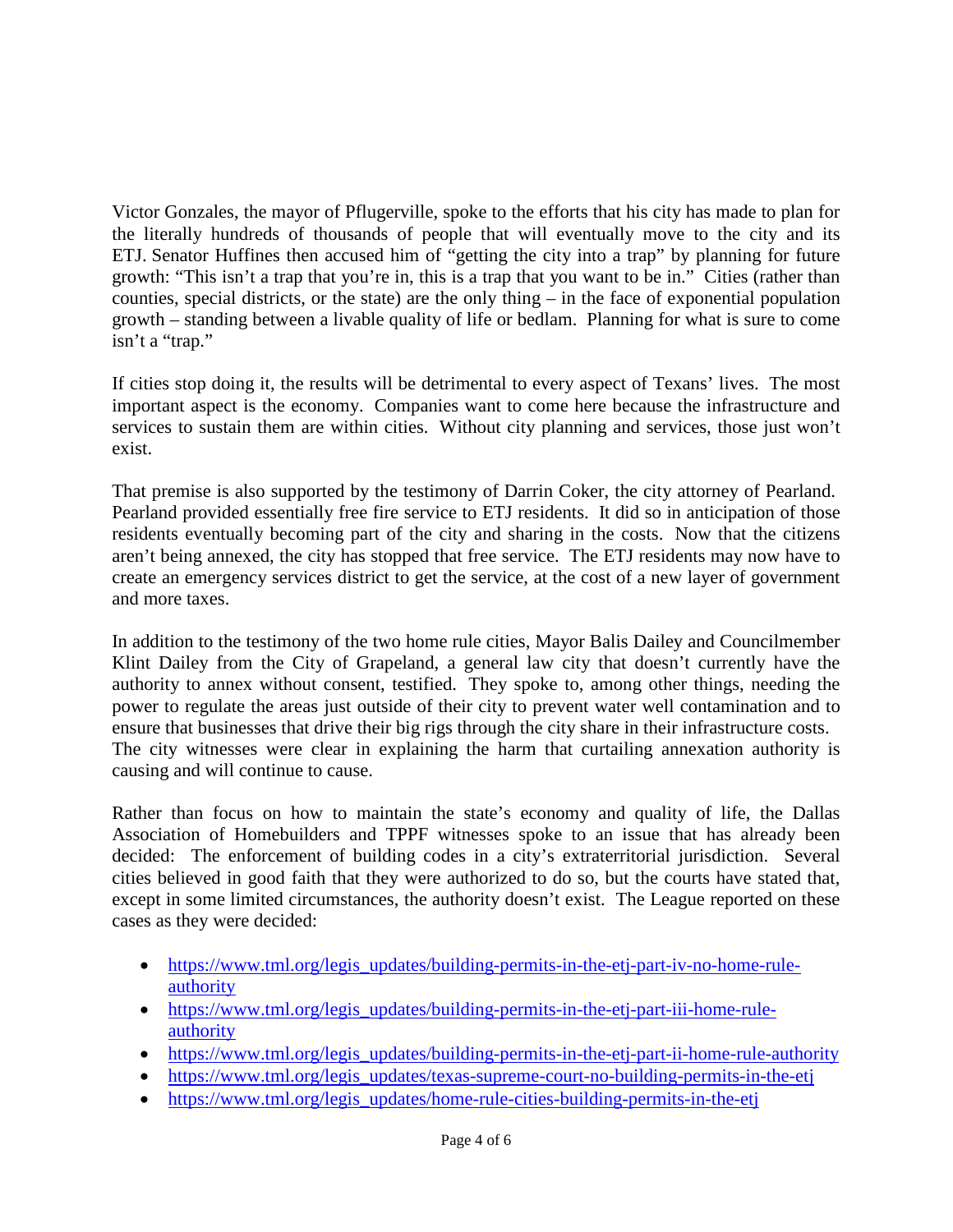• [https://www.tml.org/legis\\_updates/general-law-cities-no-building-permits-in-the-etj](https://www.tml.org/legis_updates/general-law-cities-no-building-permits-in-the-etj)

It seems that both witnesses were more focused on wallowing in the past than moving towards the future. Moreover, the TPPF witness complained of the efforts made by the League to educate its members about non-annexation agreements for agriculturally-exempt property. As you know, the League prepares educational materials, and those materials are prepared with the most conservative advice possible. A [comprehensive paper](https://www.tml.org/p/ANNEXATION%20PAPER%20TML%20September%202017.pdf) is available on annexation laws. The "offending portion" provides that:

There are several other issues relating to Section 43.016 that a city should be aware of:

Contiguity: In most cases, a city may annex only an area that is contiguous to the current city limits. Section 43.016(c) provides that, for purposes of any law, including a municipal charter or ordinance, relating to municipal authority to annex an area adjacent to the city, an area adjacent or contiguous to an area that is the subject of a development agreement is considered adjacent or contiguous to the city. In other words, a city is not prohibited from annexing land beyond the area that is the subject of the agreement solely because that land is not contiguous to the city limits, so long as the area touches the area that is subject to the development agreement. A question that follows is whether it is also reasonable to conclude that the area that is the subject of the agreement acts to expand the city's extraterritorial jurisdiction? *That expansion is not expressly provided for in the statute and has not been tested in court.*

As the italicized portion shows, the League certainly isn't encouraging any city to act in any particular way.

What's the bottom line in relation to the two charges discussed above? It's that cities are working. The dramatic growth in jobs and population in Texas cities in recent decades is indisputable proof that the decisions Texans have made at the local level have produced the kind of communities where people want to live, work, and do business. Year after year, Texas towns and cities lead the nation in the number of companies and people moving here.

The success Texas cities have had in attracting people and businesses is the envy of the nation. But that success comes with challenges such as traffic congestion and the need for more police officers, firefighters, water and sewer lines, trash collection, development services, and all the other local services we depend on.

The most important decisions citizens must make as a community involve the level of services we want and how much we are willing to pay for them. Those decisions should be made by them and the people they elect locally.